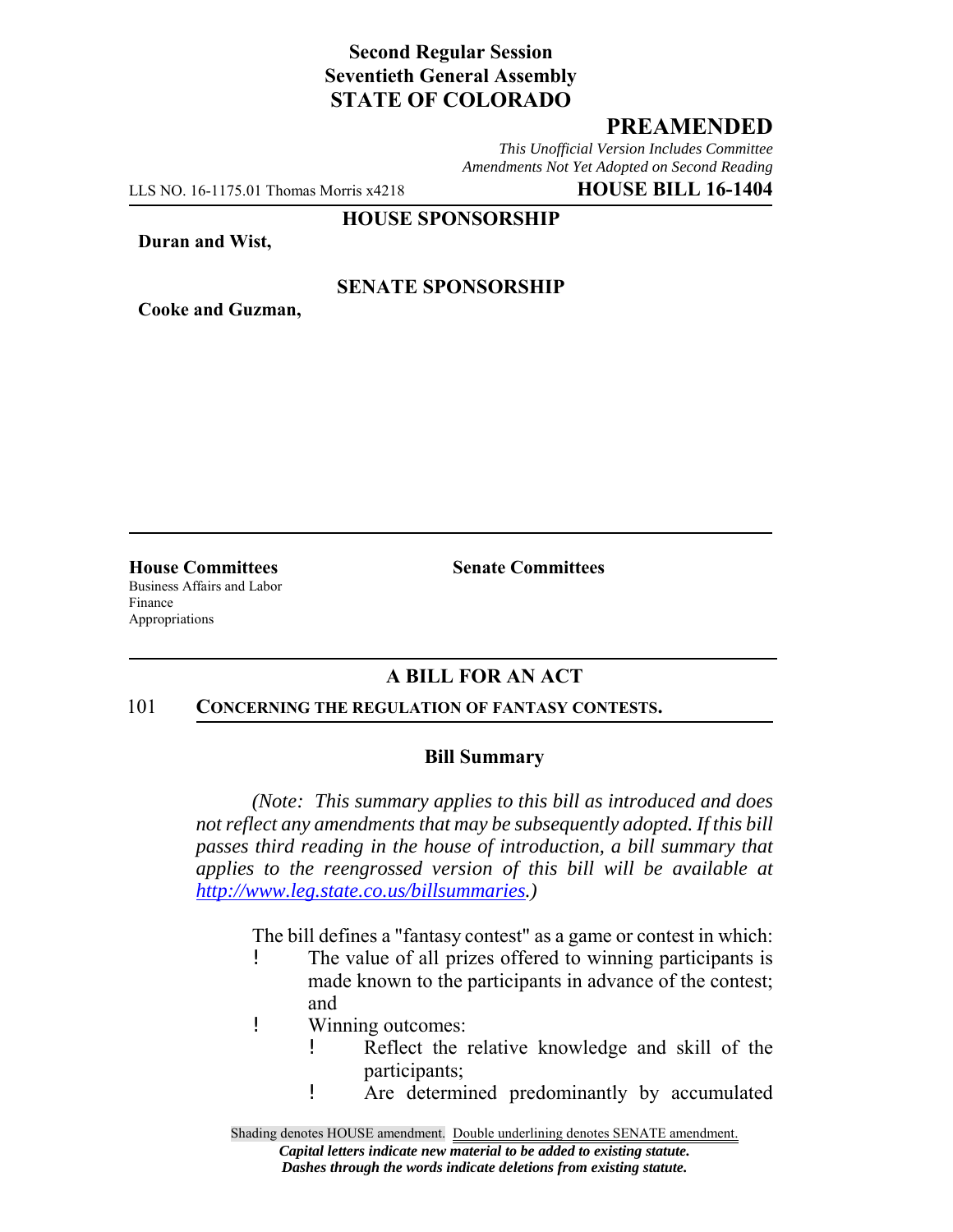statistical results of the performance of athletes in fully completed sporting events; and

! Are not based on randomized or historical events or on the score, point spread, or any performance of any single actual sports team or combination of such teams or solely on any single performance of an individual athlete in any single actual sporting event.

University, college, high school, and youth sporting events are excluded from fantasy contests.

A person must be licensed by the newly created office of fantasy contests in the department of regulatory agencies to be able to offer to conduct a fantasy contest. Fantasy contests may be conducted by a fantasy contest operator at licensed gaming establishments, class B horse racing tracks, and at a licensed facility at which pari-mutuel wagering may occur.

A licensed fantasy contest operator must:

- Submit to a fingerprint-based criminal history record check in connection with initial licensure;
- ! Not use a device that replicates or qualifies as limited gaming;
- ! Contract with a third party to annually perform an independent audit to ensure compliance and submit the results of the audit to the office; and
- ! Keep daily records of its operations and maintain the records for at least 3 years.

A fantasy contest operator who violates the act is subject to a civil penalty of not more than \$1,000 for each violation.

| $\mathbf{1}$   | Be it enacted by the General Assembly of the State of Colorado:     |
|----------------|---------------------------------------------------------------------|
| 2              | <b>SECTION 1.</b> In Colorado Revised Statutes, add article 15.5 to |
| 3              | title 12 as follows:                                                |
| $\overline{4}$ | <b>ARTICLE 15.5</b>                                                 |
| 5              | <b>Fantasy Contests</b>                                             |
| 6              | 12-15.5-101. Short title. THE SHORT TITLE OF THIS ARTICLE IS        |
| 7              | THE "FANTASY CONTESTS ACT".                                         |
| 8              | 12-15.5-102. Definitions. AS USED IN THIS ARTICLE, UNLESS THE       |
| 9              | <b>CONTEXT OTHERWISE REQUIRES:</b>                                  |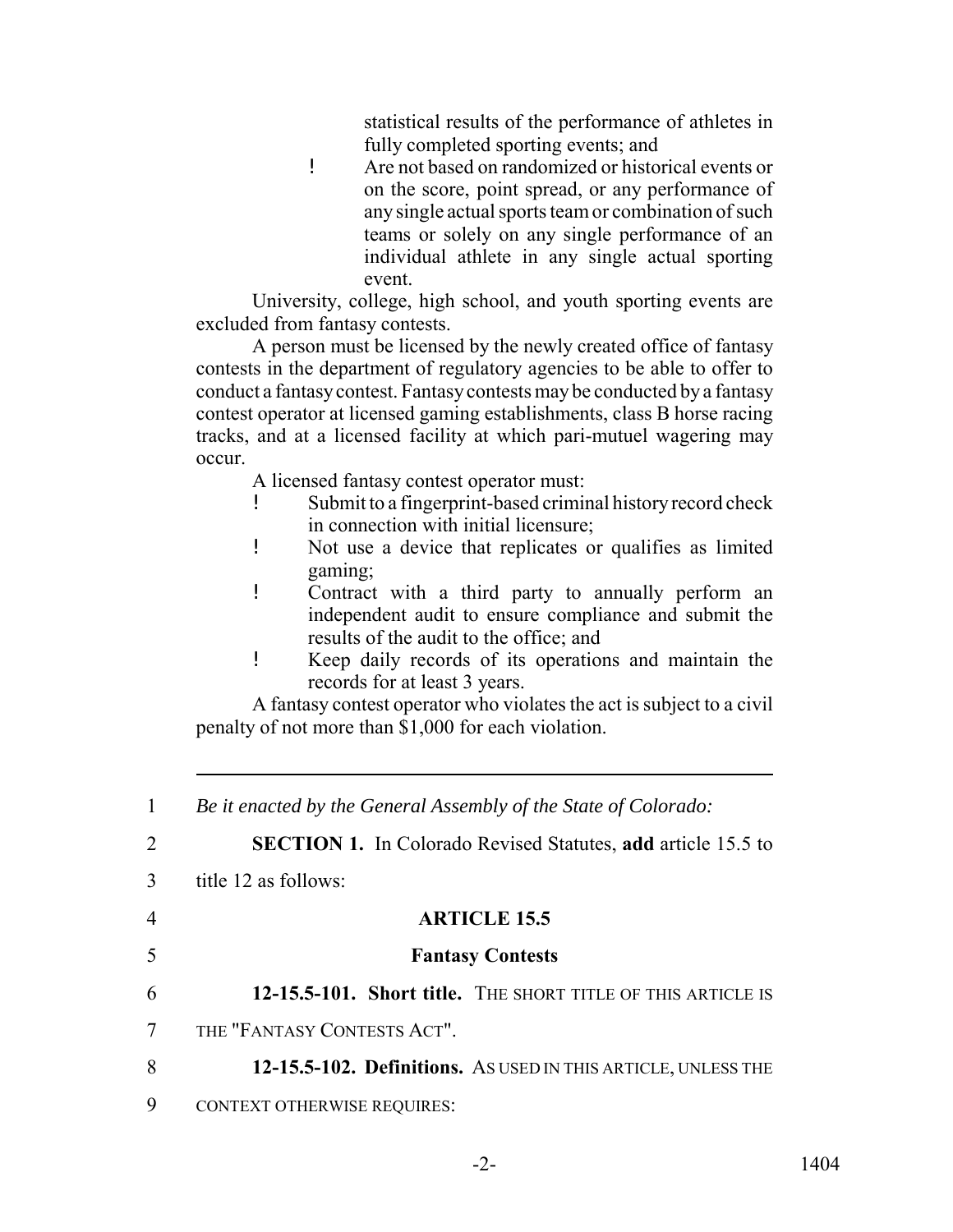(1) "CONFIDENTIAL INFORMATION" MEANS INFORMATION RELATED TO THE PLAY OF A FANTASY CONTEST BY FANTASY CONTEST PLAYERS OBTAINED AS A RESULT OF OR BY VIRTUE OF A PERSON'S EMPLOYMENT.

 (2) "DIRECTOR" MEANS THE DIRECTOR OF THE DIVISION OF PROFESSIONS AND OCCUPATIONS WITHIN THE DEPARTMENT OF REGULATORY AGENCIES OR HIS OR HER DESIGNEE.

 (3) "ENTRY FEE" MEANS CASH OR CASH EQUIVALENTS THAT ARE REQUIRED TO BE PAID BY A FANTASY CONTEST PLAYER TO A FANTASY CONTEST OPERATOR IN ORDER TO PARTICIPATE IN A FANTASY CONTEST.

 (4) "FANTASY CONTEST" MEANS A FANTASY OR SIMULATED GAME OR CONTEST IN WHICH:

 (a) THE VALUE OF ALL PRIZES AND AWARDS OFFERED TO WINNING PARTICIPANTS IS ESTABLISHED AND MADE KNOWN TO THE PARTICIPANTS 14 IN ADVANCE OF THE CONTEST;

 (b) ALL WINNING OUTCOMES REFLECT THE RELATIVE KNOWLEDGE AND SKILL OF THE PARTICIPANTS AND ARE DETERMINED PREDOMINANTLY 17 BY ACCUMULATED STATISTICAL RESULTS OF THE PERFORMANCE OF ATHLETES IN FULLY COMPLETED SPORTING EVENTS; EXCEPT THAT A SPORTING EVENT THAT HAS BEEN CALLED OR SUSPENDED DUE TO WEATHER OR ANY OTHER NATURAL OR UNFORSEEN EVENT IS CONSIDERED FULLY COMPLETED; AND

**(c) WINNING OUTCOMES ARE NOT BASED ON RANDOMIZED OR**  HISTORICAL EVENTS OR ON THE SCORE, POINT SPREAD, OR ANY PERFORMANCE OF ANY SINGLE ACTUAL SPORTS TEAM OR COMBINATION OF SUCH TEAMS OR SOLELY ON ANY SINGLE PERFORMANCE OF AN INDIVIDUAL ATHLETE IN ANY SINGLE ACTUAL SPORTING EVENT.

(5) "FANTASY CONTEST OPERATOR" MEANS A PERSON OR ENTITY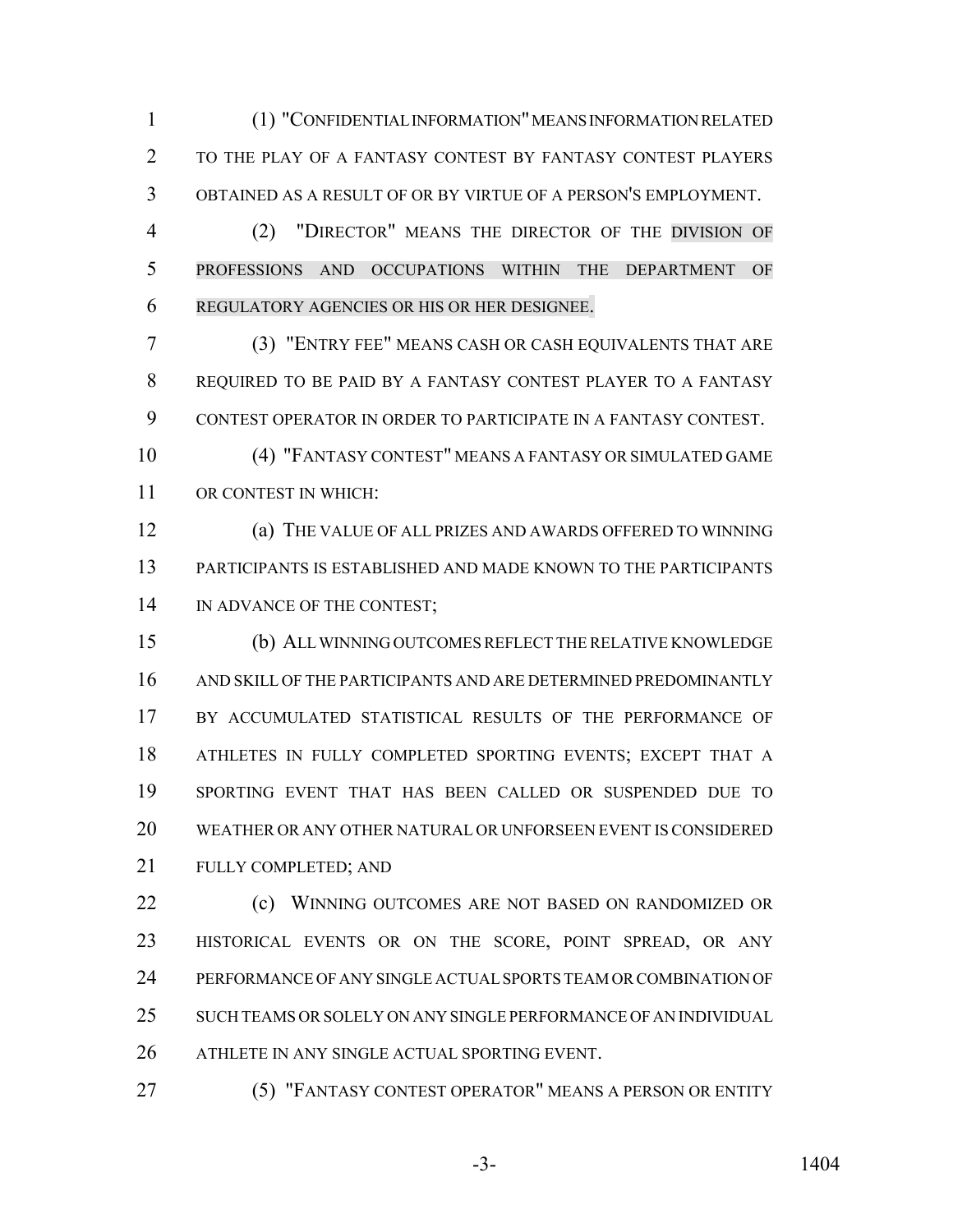THAT OFFERS FANTASY CONTESTS WITH AN ENTRY FEE FOR A CASH PRIZE TO MEMBERS OF THE PUBLIC.

 (6) "FANTASY CONTEST PLAYER" MEANS A PERSON WHO PARTICIPATES IN A FANTASY CONTEST OFFERED BY A FANTASY CONTEST OPERATOR.

 (7) "SMALL FANTASY CONTEST OPERATOR" MEANS A FANTASY CONTEST OPERATOR THAT HAS NO MORE THAN SEVEN THOUSAND FIVE HUNDRED FANTASY CONTEST PLAYERS IN COLORADO WITH ACTIVE ACCOUNTS.

 **12-15.5-103. Fantasy contests - director - rules.** (1) THE DIRECTOR SHALL PROMULGATE REASONABLE RULES FOR THE 12 IDENTIFICATION, LICENSING, AND FINGERPRINTING OF APPLICANTS FOR LICENSURE.

 (2) THE DIRECTOR MAY ADMINISTER OATHS, TAKE AFFIRMATIONS OF WITNESSES, AND ISSUE SUBPOENAS TO COMPEL THE ATTENDANCE OF WITNESSES AND THE PRODUCTION OF ALL RELEVANT PAPERS, BOOKS, RECORDS, DOCUMENTARY EVIDENCE, AND MATERIALS IN ANY HEARING, INVESTIGATION, ACCUSATION, OR OTHER MATTER COMING BEFORE THE DIRECTOR PURSUANT TO THIS ARTICLE. THE DIRECTOR MAY APPOINT AN ADMINISTRATIVE LAW JUDGE PURSUANT TO PART 10 OF ARTICLE 30 OF 21 TITLE 24, C.R.S., TO TAKE EVIDENCE AND TO MAKE FINDINGS.

 **12-15.5-104. Registration.** (1) ON AND AFTER JULY 1, 2017, AN ENTITY SHALL NOT OPERATE AS A SMALL FANTASY CONTEST OPERATOR UNLESS THE ENTITY IS REGISTERED WITH THE DIRECTOR. ON AND AFTER 25 JULY 1, 2017, AN INDIVIDUAL WHO IS NOT OPERATING THROUGH AN ENTITY SHALL NOT OPERATE AS A SMALL FANTASY CONTEST OPERATOR UNLESS THE ENTITY IS REGISTERED WITH THE DIRECTOR.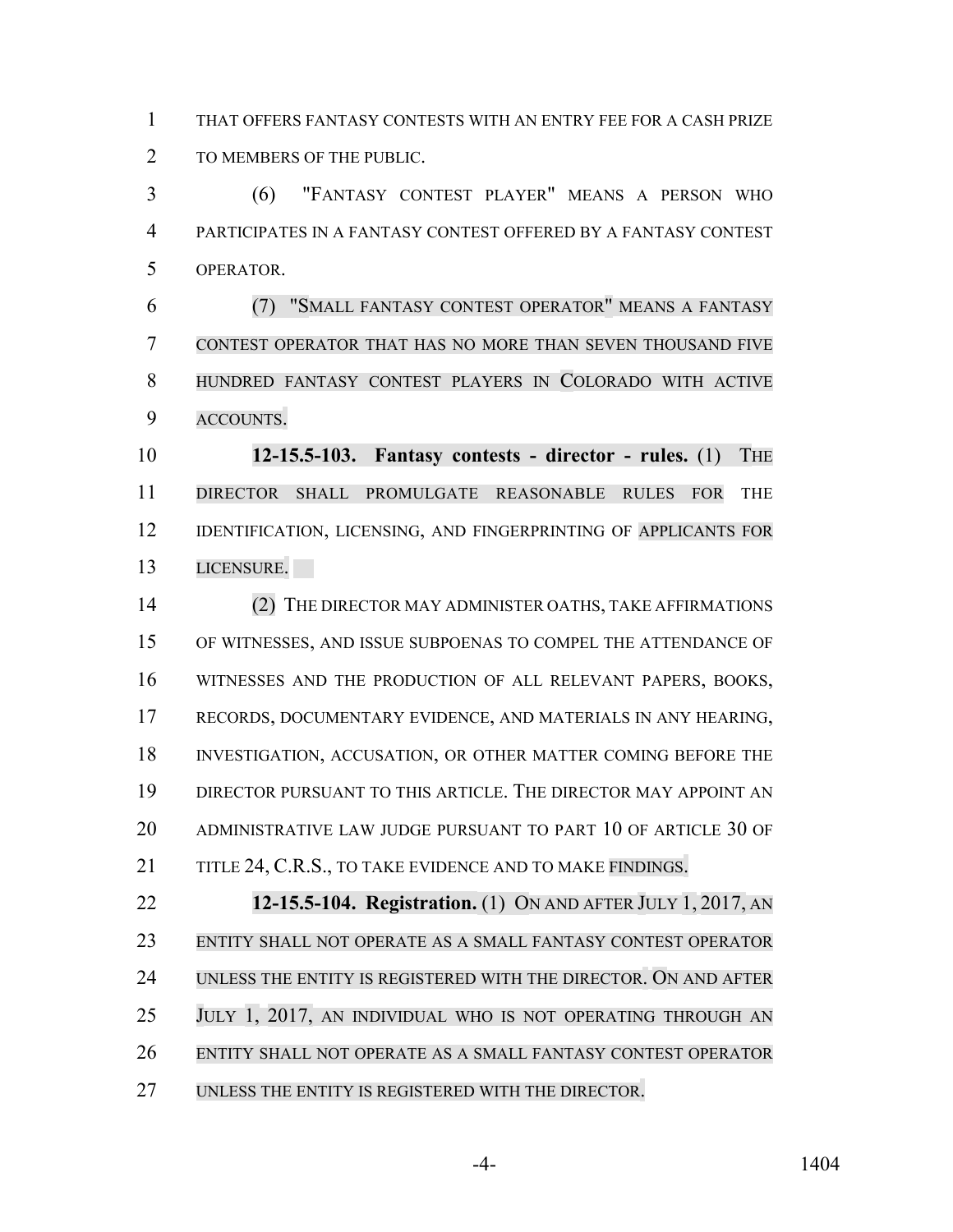| $\mathbf{1}$   | (2) A SMALL FANTASY CONTEST OPERATOR IS SUBJECT TO ALL OF            |
|----------------|----------------------------------------------------------------------|
| $\overline{2}$ | THE PROVISIONS OF THIS ARTICLE; EXCEPT THAT:                         |
| 3              | (a)<br>A SMALL FANTASY CONTEST OPERATOR NEED ONLY BE                 |
| 4              | REGISTERED, NOT LICENSED, IN ORDER TO OFFER FANTASY CONTESTS FOR     |
| 5              | A FEE, AND A SMALL FANTASY OPERATOR IS SUBJECT TO SECTION            |
| 6              | $12-15.5-105(3)$ ; AND                                               |
| 7              | (b) THE DIRECTOR SHALL:                                              |
| 8              | (I)<br>ESTABLISH A REGISTRATION PROCESS FOR SMALL FANTASY            |
| 9              | <b>CONTEST OPERATORS; AND</b>                                        |
| 10             | (II) NOT INITIATE AN INVESTIGATION OF A POTENTIAL VIOLATION          |
| 11             | OF THIS ARTICLE BY A SMALL FANTASY CONTEST OPERATOR EXCEPT UPON      |
| 12             | THE FILING OF A COMPLAINT WITH THE DIRECTOR THAT THE DIRECTOR        |
| 13             | REASONABLY BELIEVES WARRANTS INVESTIGATION.                          |
| 14             | 12-15.5-105. Licensing. (1) ON AND AFTER JULY 1, 2017, AN            |
| 15             | ENTITY SHALL NOT OPERATE AS A FANTASY CONTEST OPERATOR UNLESS        |
| 16             | THE ENTITY IS LICENSED BY THE DIRECTOR. ON AND AFTER JULY 1, 2017,   |
| 17             | AN INDIVIDUAL WHO IS NOT OPERATING THROUGH AN ENTITY SHALL NOT       |
| 18             | OPERATE AS A FANTASY CONTEST OPERATOR UNLESS THE INDIVIDUAL IS       |
| 19             | LICENSED AS A FANTASY CONTEST OPERATOR BY THE DIRECTOR. AN           |
| 20             | APPLICANT FOR LICENSURE MUST PAY LICENSE, RENEWAL, AND               |
| 21             | REINSTATEMENT FEES ESTABLISHED BY THE DIRECTOR CONSISTENT WITH       |
| 22             | SECTION 24-34-105, C.R.S., AND OTHER AUTHORITIES. A LICENSEE MUST    |
| 23             | RENEW THE LICENSE IN ACCORDANCE WITH A SCHEDULE ESTABLISHED BY       |
| 24             | THE DIRECTOR PURSUANT TO SECTION 24-34-102 (8), C.R.S. IF A LICENSEE |
| 25             | FAILS TO RENEW THE LICENSE PURSUANT TO THE SCHEDULE ESTABLISHED      |
| 26             | BY THE DIRECTOR, THE LICENSE EXPIRES AND THE ENTITY SHALL NOT        |
| 27             | PRACTICE UNDER THIS ARTICLE UNTIL THE REINSTATEMENT FEES ARE PAID    |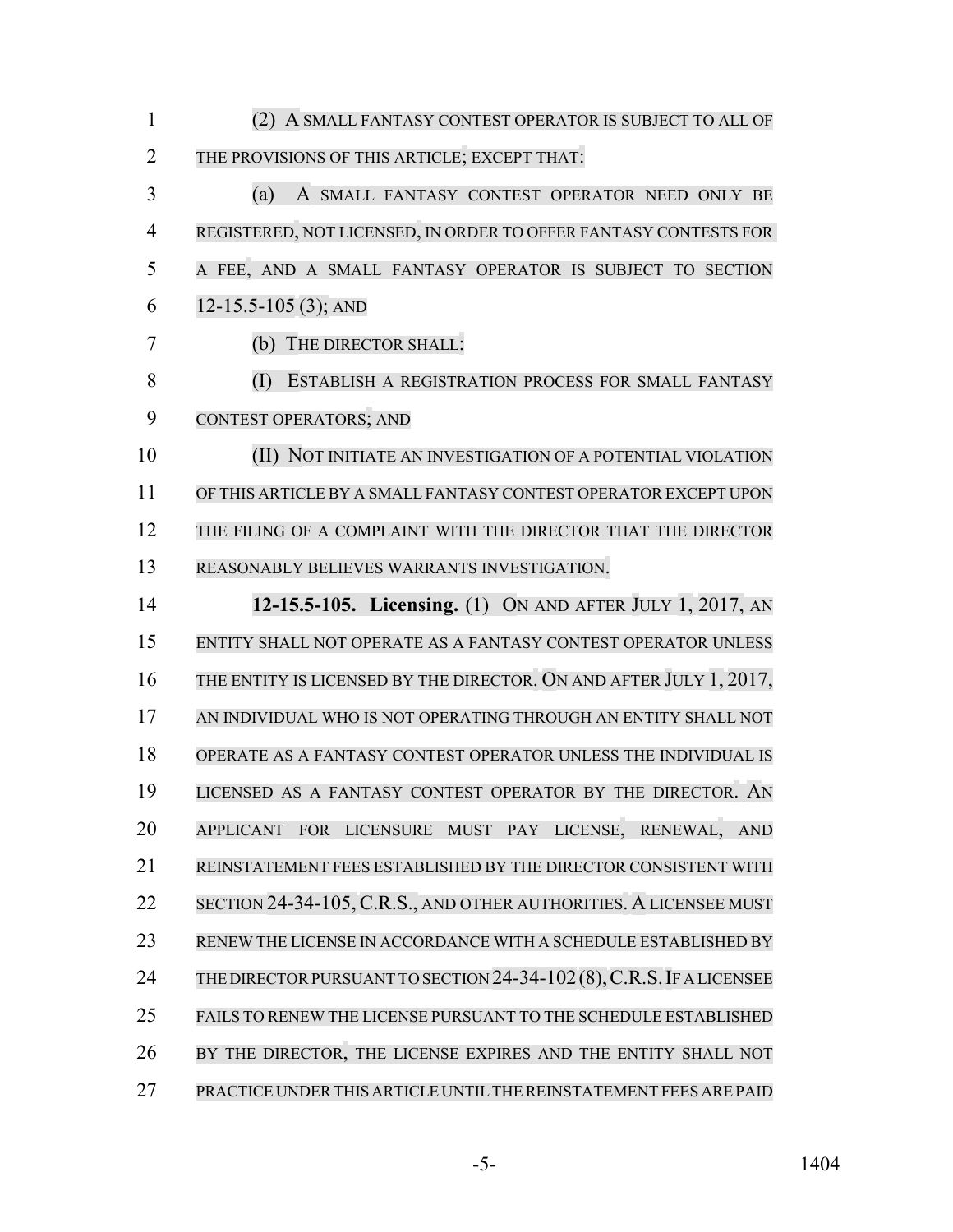1 AND THE DIRECTOR REINSTATES THE LICENSE. A PERSON THAT CONTINUES

TO PRACTICE ONCE A LICENSE HAS EXPIRED IS SUBJECT TO THE PENALTIES

## PROVIDED IN THIS ARTICLE AND SECTION 24-34-102 (8), C.R.S.

 (2) APPLICATIONS FOR LICENSURE AS A FANTASY CONTEST OPERATOR MUST:

 (a) BE VERIFIED BY THE OATH OR AFFIRMATION OF SUCH PERSON 7 OR PERSONS AS THE DIRECTOR MAY PRESCRIBE;

 (b) BE MADE TO THE DIRECTOR ON FORMS PREPARED AND FURNISHED BY THE DIRECTOR; AND

10 (c) SET FORTH SUCH INFORMATION AS THE DIRECTOR MAY REQUIRE TO ENABLE THE DIRECTOR TO DETERMINE WHETHER AN APPLICANT MEETS THE REQUIREMENTS FOR LICENSURE UNDER THIS ARTICLE. THE INFORMATION MUST INCLUDE:

14 (I) THE NAME AND ADDRESS OF THE APPLICANT;

 (II) IF A PARTNERSHIP, THE NAMES AND ADDRESSES OF ALL OF THE PARTNERS, AND IF A CORPORATION, ASSOCIATION, OR OTHER ORGANIZATION, THE NAMES AND ADDRESSES OF THE PRESIDENT, VICE PRESIDENT, SECRETARY, AND MANAGING OFFICER, TOGETHER WITH ALL OTHER INFORMATION DEEMED NECESSARY BY THE DIRECTOR; AND

20 (III) A DESIGNATION OF THE RESPONSIBLE PARTY WHO IS THE AGENT FORTHE LICENSEE FOR ALL COMMUNICATIONS WITH THE DIRECTOR. (3) (a) AN APPLICANT MAY NOT BE ELIGIBLE FOR LICENSURE OR REGISTRATION AS A FANTASY CONTEST OPERATOR OR LICENSURE RENEWAL IF THE APPLICANT OR ANY OF ITS OFFICERS, DIRECTORS, OR GENERAL PARTNERS HAS BEEN CONVICTED OF OR HAS ENTERED A PLEA OF 26 NOLO CONTENDERE OR GUILTY TO A FELONY.

**(b)** THE DIRECTOR IS GOVERNED BY SECTION 24-5-101, C.R.S., IN

-6- 1404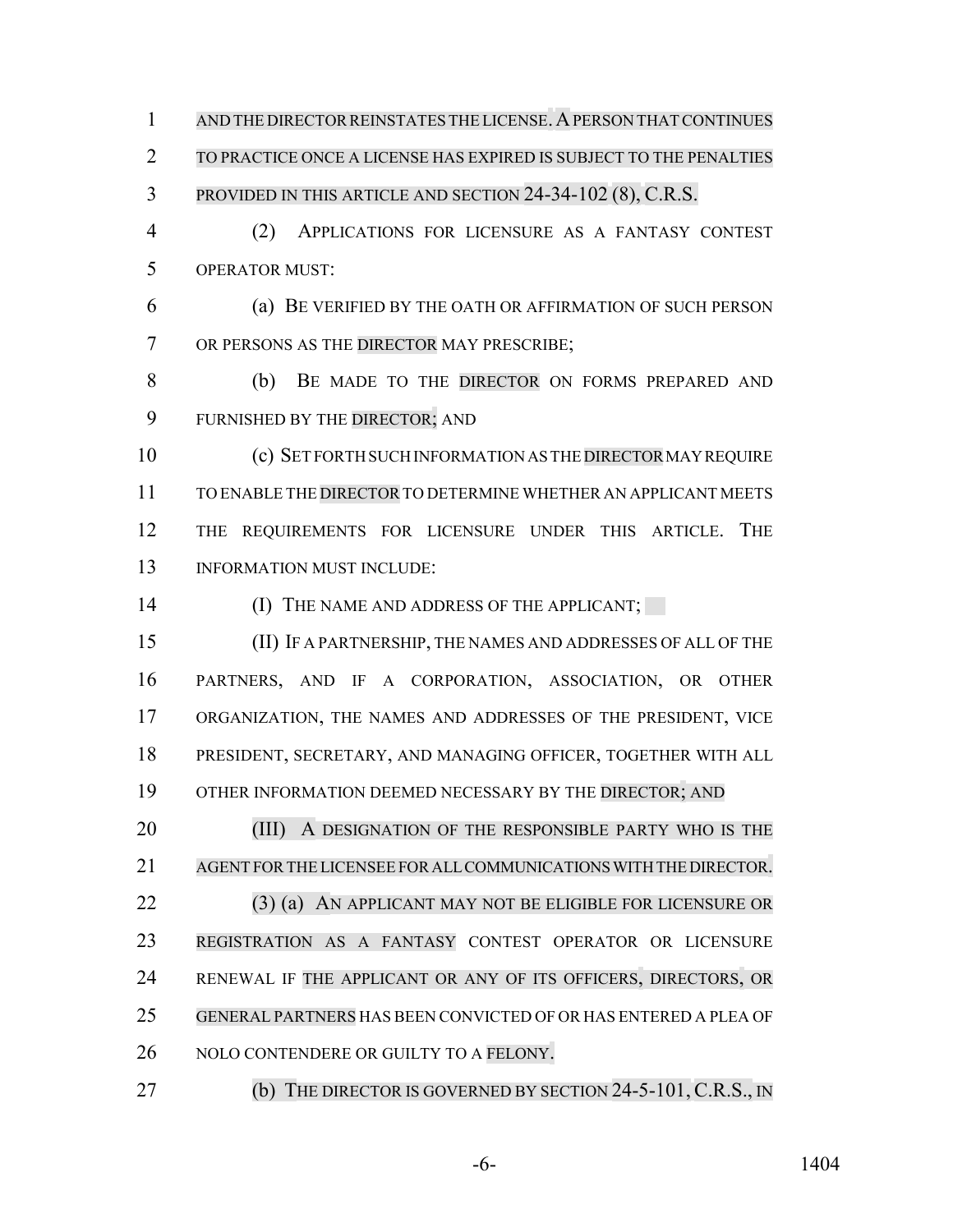CONSIDERING THE CONVICTION OR PLEA OF NOLO CONTENDERE TO A FELONY FOR ANY INDIVIDUAL SUBJECT TO A CRIMINAL HISTORY RECORD CHECK PURSUANT TO SUBSECTION (4) OF THIS SECTION.

 (4) WITH THE SUBMISSION OF AN APPLICATION FOR A LICENSE GRANTED PURSUANT TO THIS SECTION, EACH APPLICANT AND ITS OFFICERS, DIRECTORS, AND GENERAL PARTNERS SHALL SUBMIT A COMPLETE SET OF 7 HIS OR HER FINGERPRINTS TO THE COLORADO BUREAU OF INVESTIGATION FOR THE PURPOSE OF CONDUCTING FINGERPRINT-BASED CRIMINAL HISTORY RECORD CHECKS. THE COLORADO BUREAU OF INVESTIGATION SHALL FORWARD THE FINGERPRINTS TO THE FEDERAL BUREAU OF INVESTIGATION FOR THE PURPOSE OF CONDUCTING FINGERPRINT-BASED CRIMINAL HISTORY RECORD CHECKS.THE DIRECTOR 13 MAY ACQUIRE A NAME-BASED CRIMINAL HISTORY RECORD CHECK FOR A PERSON WHO HAS TWICE SUBMITTED TO A FINGERPRINT-BASED CRIMINAL HISTORY RECORD CHECK AND WHOSE FINGERPRINTS ARE UNCLASSIFIABLE. APERSON WHO HAS PREVIOUSLY SUBMITTED FINGERPRINTS FOR STATE OR LOCAL LICENSING PURPOSES MAY REQUEST THE USE OF THE FINGERPRINTS ON FILE. THE DIRECTOR SHALL USE THE INFORMATION RESULTING FROM THE FINGERPRINT-BASED CRIMINAL HISTORY RECORD CHECK TO INVESTIGATE AND DETERMINE WHETHER AN APPLICANT IS QUALIFIED TO HOLD A LICENSE PURSUANT TO THIS SECTION. THE DIRECTOR MAY VERIFY 22 THE INFORMATION AN APPLICANT IS REQUIRED TO SUBMIT. THE APPLICANT SHALL PAY THE COSTS ASSOCIATED WITH THE FINGERPRINT-BASED CRIMINAL HISTORY RECORD CHECK TO THE COLORADO BUREAU OF INVESTIGATION.

 (5) A FANTASY CONTEST OPERATOR SHALL NOT CONDUCT, OPERATE, OR OFFER A FANTASY CONTEST THAT: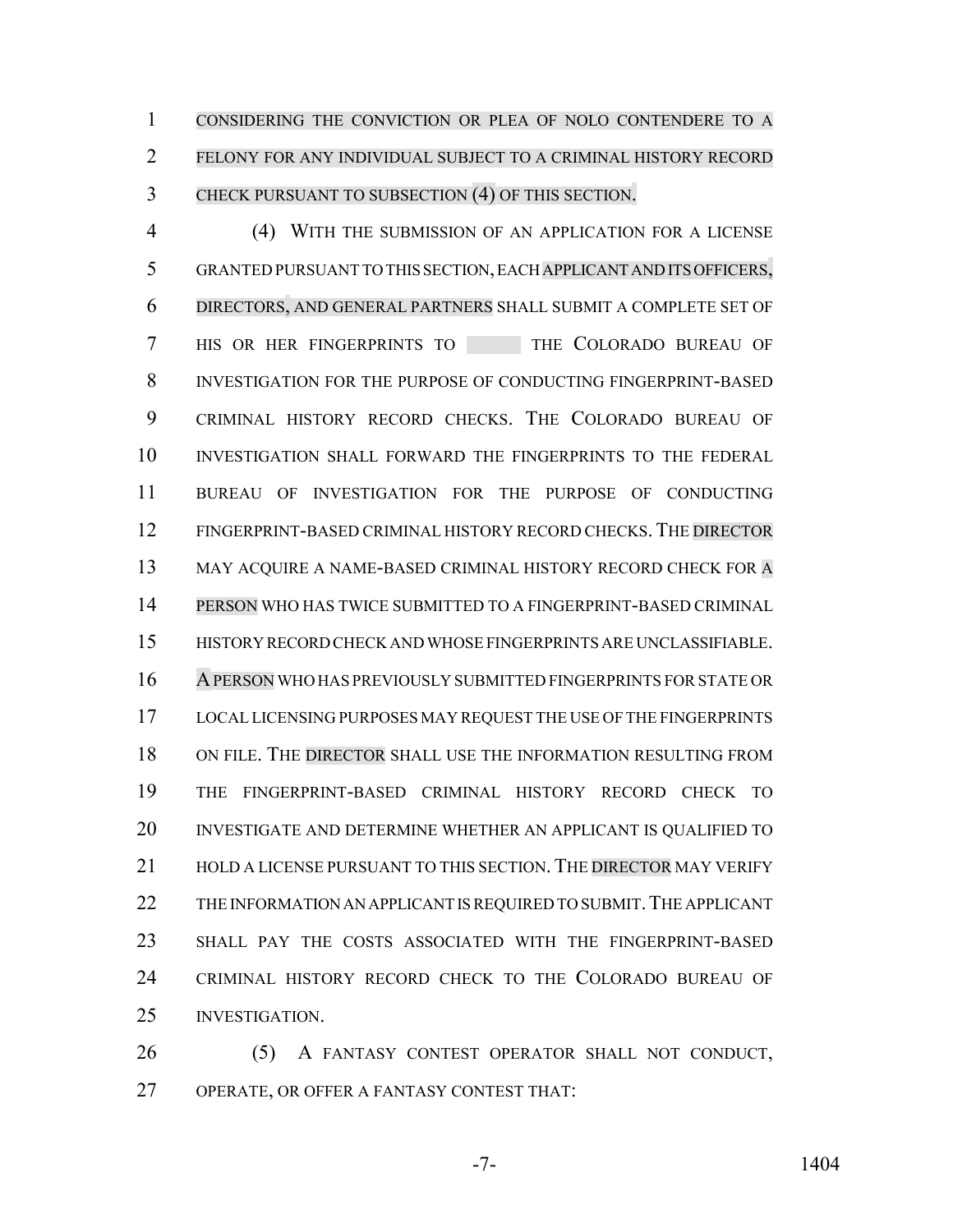(a) UTILIZES:

 (I) VIDEO OR MECHANICAL REELS OR SYMBOLS OR ANY OTHER DEPICTIONS OF SLOT MACHINES, POKER, BLACKJACK, CRAPS, OR ROULETTE; OR

 (II) ANY DEVICE THAT QUALIFIES AS OR REPLICATES GAMES THAT CONSTITUTE LIMITED GAMING UNDER SECTION 9 OF ARTICLE XVIII OF THE COLORADO CONSTITUTION; OR

 (b) INCLUDES A UNIVERSITY, COLLEGE, HIGH SCHOOL, OR YOUTH SPORTING EVENT.

 **12-15.5-106. Consumer protections.** (1) A FANTASY CONTEST OPERATOR, INCLUDING A SMALL FANTASY CONTEST OPERATOR, SHALL IMPLEMENT COMMERCIALLY REASONABLE PROCEDURES FOR FANTASY CONTESTS WITH AN ENTRY FEE, WHICH PROCEDURES ARE DESIGNED TO:

 (a) PREVENT EMPLOYEES OF THE FANTASY CONTEST OPERATOR, INCLUDING A SMALL FANTASY CONTEST OPERATOR, AND RELATIVES LIVING IN THE SAME HOUSEHOLD AS SUCH EMPLOYEES, FROM COMPETING IN ANY FANTASY CONTESTS OFFERED BY ANY FANTASY CONTEST OPERATOR IN WHICH THE OPERATOR OFFERS A CASH PRIZE;

 (b) PREVENT SHARING OF CONFIDENTIAL INFORMATION THAT COULD AFFECT SUCH FANTASY CONTEST PLAY WITH THIRD PARTIES UNTIL THE INFORMATION IS MADE PUBLICLY AVAILABLE;

 (c) VERIFY THAT A FANTASY CONTEST PLAYER IN SUCH A FANTASY CONTEST IS EIGHTEEN YEARS OF AGE OR OLDER;

25 (d) ENSURE THAT INDIVIDUALS WHO PARTICIPATE OR OFFICIATE IN A GAME OR CONTEST THAT IS THE SUBJECT OF SUCH A FANTASY CONTEST WILL BE RESTRICTED FROM ENTERING SUCH A FANTASY CONTEST THAT IS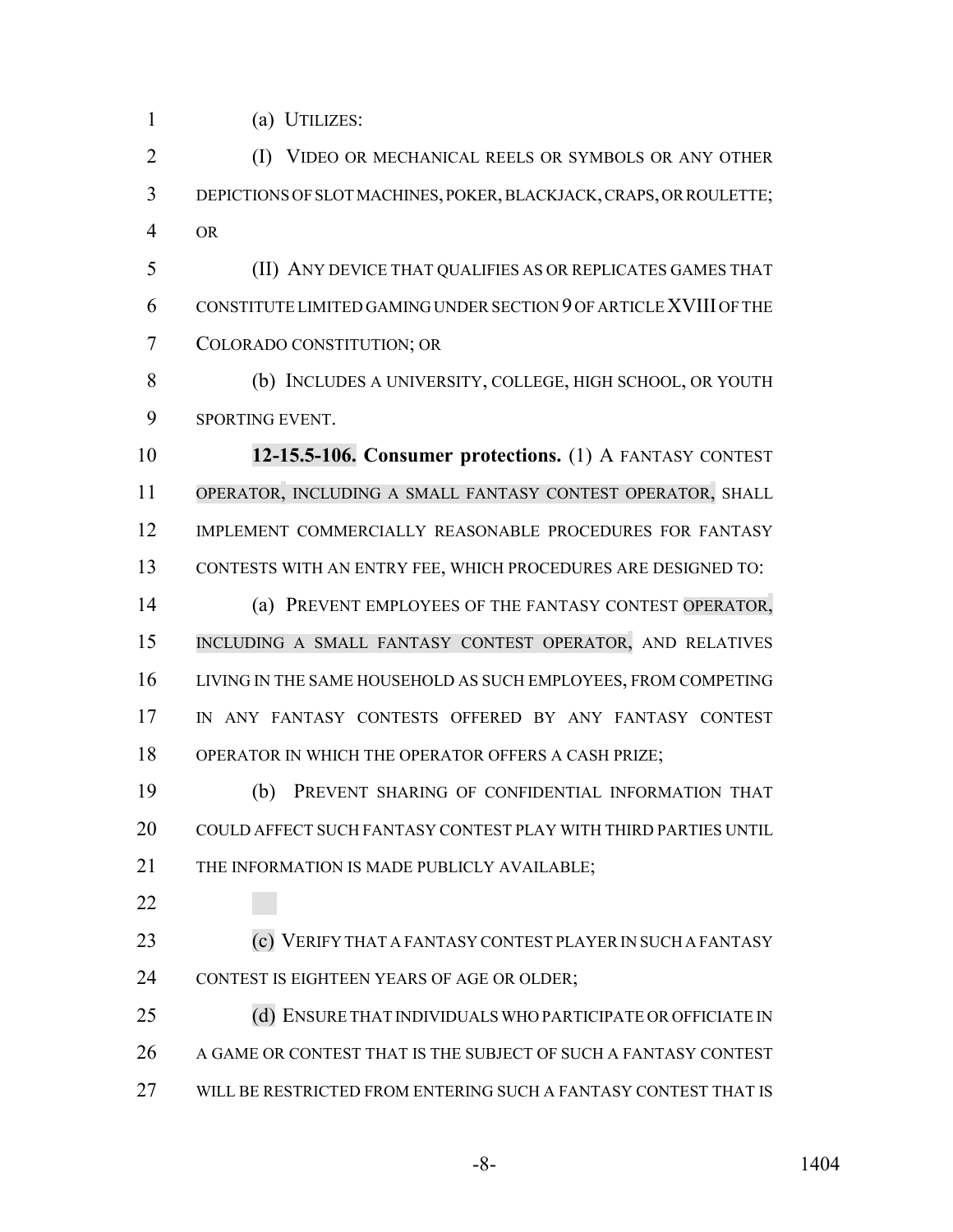DETERMINED, IN WHOLE OR IN PART, ON THE ACCUMULATED STATISTICAL RESULTS OF A TEAM OF INDIVIDUALS IN THE GAME OR CONTEST IN WHICH THEY ARE A PLAYER OR OFFICIAL;

 (e) ALLOW INDIVIDUALS TO RESTRICT THEMSELVES FROM ENTERING SUCH A FANTASY CONTEST UPON REQUEST AND PROVIDE REASONABLE STEPS TO PREVENT THE PERSON FROM ENTERING SUCH FANTASY CONTESTS OFFERED BY THE FANTASY CONTEST OPERATOR, INCLUDING A SMALL FANTASY CONTEST OPERATOR;

 (f) DISCLOSE THE NUMBER OF ENTRIES THAT A FANTASY CONTEST PLAYER MAY SUBMIT TO EACH SUCH FANTASY CONTEST, PROVIDE REASONABLE STEPS TO PREVENT PLAYERS FROM SUBMITTING MORE THAN THE ALLOWABLE NUMBER, AND, IN ANY CONTEST INVOLVING AT LEAST ONE HUNDRED ONE ENTRIES, NOT ALLOW A PLAYER TO SUBMIT MORE THAN 14 THE LESSER OF THREE PERCENT OF ALL ENTRIES OR ONE HUNDRED FIFTY ENTRIES;

 (g) SEGREGATE FANTASY CONTEST PLAYER FUNDS FROM OPERATIONAL FUNDS AND MAINTAIN A RESERVE IN THE FORM OF CASH, CASH EQUIVALENTS, AN IRREVOCABLE LETTER OF CREDIT, A BOND, OR A COMBINATION THEREOF, IN THE AMOUNT OF THE DEPOSITS MADE TO THE ACCOUNTS OF FANTASY CONTEST PLAYERS FOR THE BENEFIT AND 21 PROTECTION OF THE FUNDS HELD IN SUCH ACCOUNTS:

 (h) DISTINGUISH HIGHLY EXPERIENCED PLAYERS AND BEGINNER PLAYERS AND ENSURE THAT HIGHLY EXPERIENCED PLAYERS ARE CONSPICUOUSLY IDENTIFIED AS SUCH TO ALL PLAYERS;

 (i) PROHIBIT THE USE OF SCRIPTS IN FANTASY CONTESTS THAT GIVE A PLAYER AN UNFAIR ADVANTAGE OVER OTHER PLAYERS AND MAKE ALL AUTHORIZED SCRIPTS READILY AVAILABLE TO ALL FANTASY CONTEST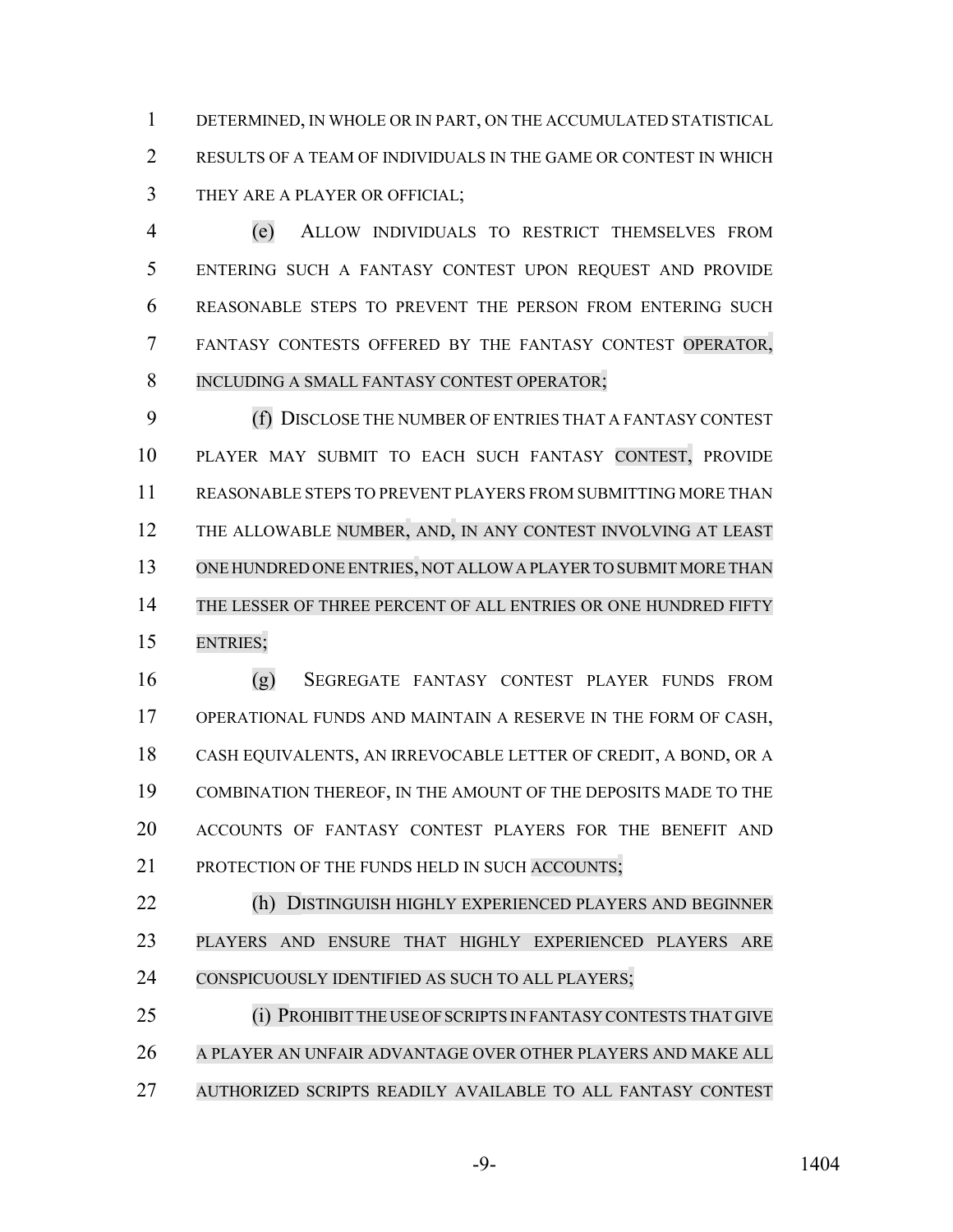PLAYERS;

 (j) CLEARLY AND CONSPICUOUSLY DISCLOSE ALL RULES THAT GOVERN ITS CONTESTS, INCLUDING THE MATERIAL TERMS OF EACH PROMOTIONAL OFFER AT THE TIME THE OFFER IS ADVERTISED; AND (k) USE TECHNOLOGICALLY REASONABLE MEASURES TO LIMIT EACH FANTASY CONTEST PLAYER TO ONE ACTIVE ACCOUNT WITH THAT OPERATOR. (2) A FANTASY CONTEST OPERATOR OFFERING FANTASY CONTESTS IN THIS STATE SHALL: (a) CONTRACT WITH A THIRD PARTY TO ANNUALLY PERFORM AN INDEPENDENT AUDIT, CONSISTENT WITH THE STANDARDS ESTABLISHED BY THE PUBLIC COMPANY ACCOUNTING OVERSIGHT BOARD, TO ENSURE COMPLIANCE WITH THIS ARTICLE; AND (b) SUBMIT THE RESULTS OF THE AUDIT TO THE DIRECTOR. **12-15.5-107. Duty to maintain records.** EACH FANTASY CONTEST OPERATOR SHALL KEEP DAILY RECORDS OF ITS OPERATIONS AND SHALL MAINTAIN THE RECORDS FOR AT LEAST THREE YEARS.THE RECORDS MUST SUFFICIENTLY DETAIL ALL FINANCIAL TRANSACTIONS TO DETERMINE COMPLIANCE WITH THE REQUIREMENTS OF THIS ARTICLE AND MUST BE AVAILABLE FOR AUDIT AND INSPECTION BY THE DIRECTOR DURING THE FANTASY CONTEST OPERATOR'S REGULAR BUSINESS HOURS. **12-15.5-108. Authorization to conduct fantasy contests.** (1) FANTASY CONTESTS ARE AUTHORIZED AND MAY BE CONDUCTED BY A FANTASY CONTEST OPERATOR AT A LICENSED GAMING ESTABLISHMENT, AS THAT TERM IS DEFINED IN SECTION 12-47.1-103 (15). A GAMING RETAILER, AS THAT TERM IS DEFINED IN SECTION 12-47.1-103 (24), MAY

CONDUCT FANTASY CONTESTS IF THE GAMING RETAILER IS LICENSED AS A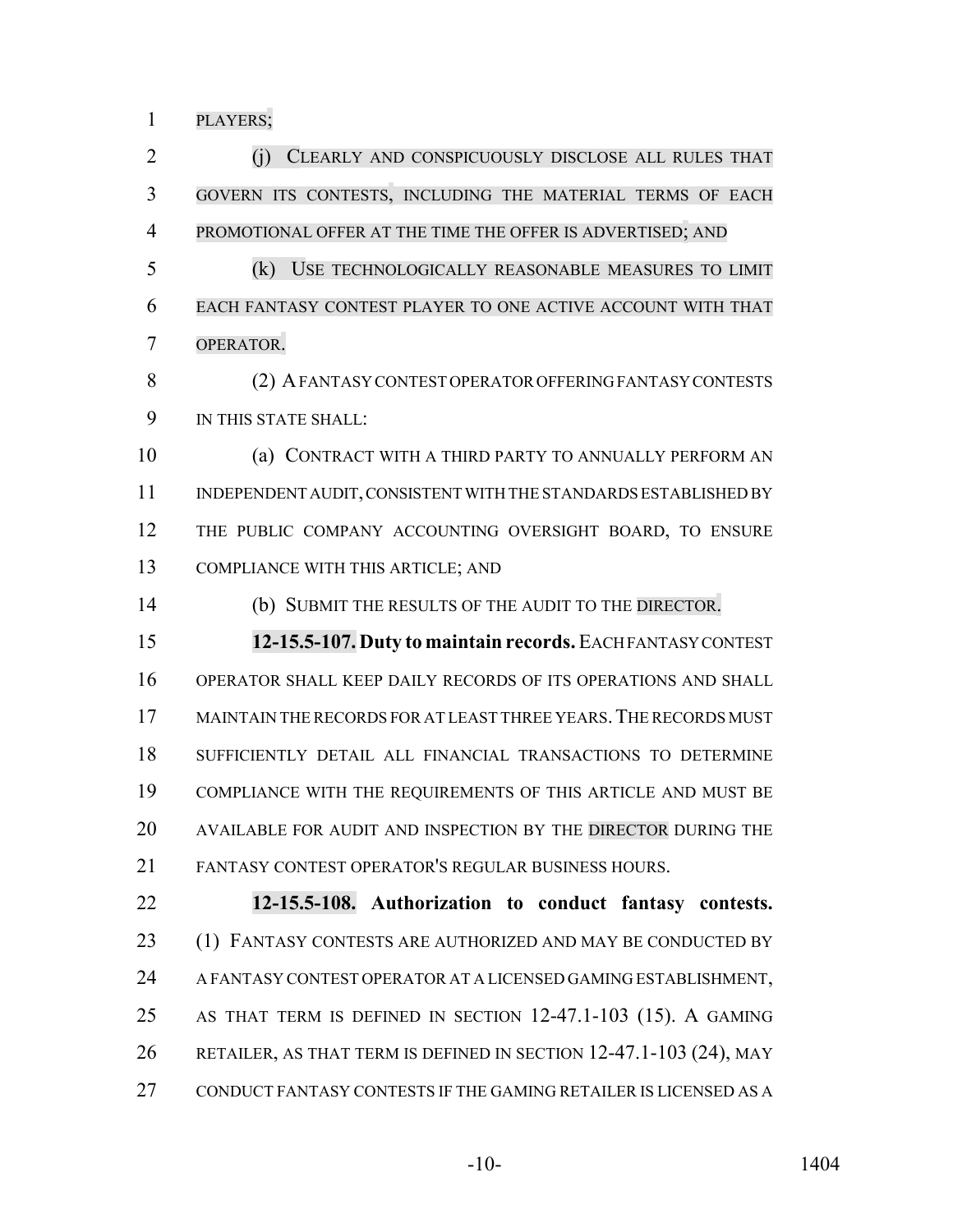FANTASY CONTEST OPERATOR.

 (2) FANTASY CONTESTS ARE AUTHORIZED AND MAY BE CONDUCTED BY A FANTASY CONTEST OPERATOR AT A LICENSED FACILITY AT WHICH PARI-MUTUEL WAGERING, AS THAT TERM IS DEFINED IN SECTION 12-60-102 (20.5), MAY OCCUR. AN OPERATOR OF A CLASS B TRACK, AS THAT TERM IS DEFINED IN SECTION 12-60-102(4), MAY CONDUCT FANTASY CONTESTS IF THE OPERATOR IS LICENSED AS A FANTASY CONTEST OPERATOR.

 (3) A FANTASY CONTEST CONDUCTED IN COMPLIANCE WITH THIS 10 ARTICLE DOES NOT VIOLATE ARTICLE 10 OR 10.5 OF TITLE 18, C.R.S.

 **12-15.5-109. Grounds for discipline.** (1) THE DIRECTOR MAY DENY, SUSPEND, REVOKE, PLACE ON PROBATION, OR ISSUE A LETTER OF ADMONITION AGAINST A LICENSE OR APPLICATION FOR A LICENSE IF THE FANTASY CONTEST OPERATOR OR APPLICANT:

 (a) VIOLATES ANY ORDER OF THE DIRECTOR OR ANY PROVISION OF THIS ARTICLE OR THE RULES ESTABLISHED UNDER THIS ARTICLE;

 (b) FAILS TO MEET THE REQUIREMENTS FOR LICENSURE UNDER THIS ARTICLE; OR

 (c) USES FRAUD, MISREPRESENTATION, OR DECEIT IN APPLYING FOR OR ATTEMPTING TO APPLY FOR LICENSURE OR OTHERWISE IN OPERATING OR OFFERING TO OPERATE A FANTASY CONTEST.

**(2)** IF IT APPEARS TO THE DIRECTOR, BASED UPON CREDIBLE EVIDENCE AS PRESENTED IN A WRITTEN COMPLAINT, THAT A PERSON IS OPERATING OR OFFERING TO OPERATE A FANTASY CONTEST WITHOUT HAVING OBTAINED A LICENSE, THE DIRECTOR MAY ISSUE AN ORDER TO 26 CEASE AND DESIST THE ACTIVITY. THE DIRECTOR SHALL SET FORTH IN THE ORDERTHE STATUTES AND RULES ALLEGED TO HAVE BEEN VIOLATED, THE